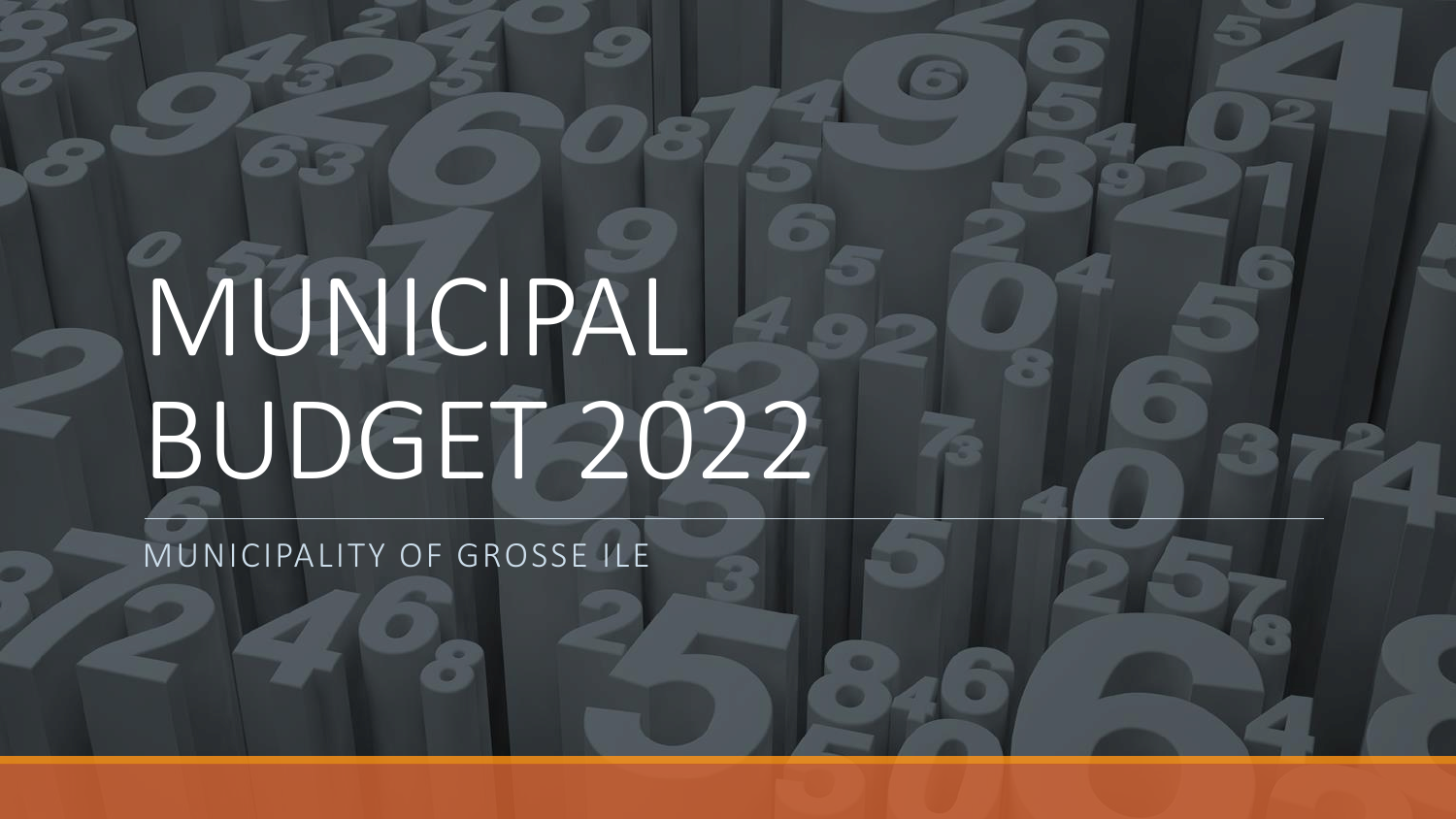### AGENDA

#### **Opening of the sitting**

- •Welcome word by the chair
- •Adoption of the agenda

#### **Budget 2022**

- •Presentation of 2022 budget
- •Adoption of 2022 budget

#### **3 Year Investment Plan**

- •Presentation of 3 Year investment plan
- •Adoption of 3 Year investment plan

#### Close

- •Question period
- •Close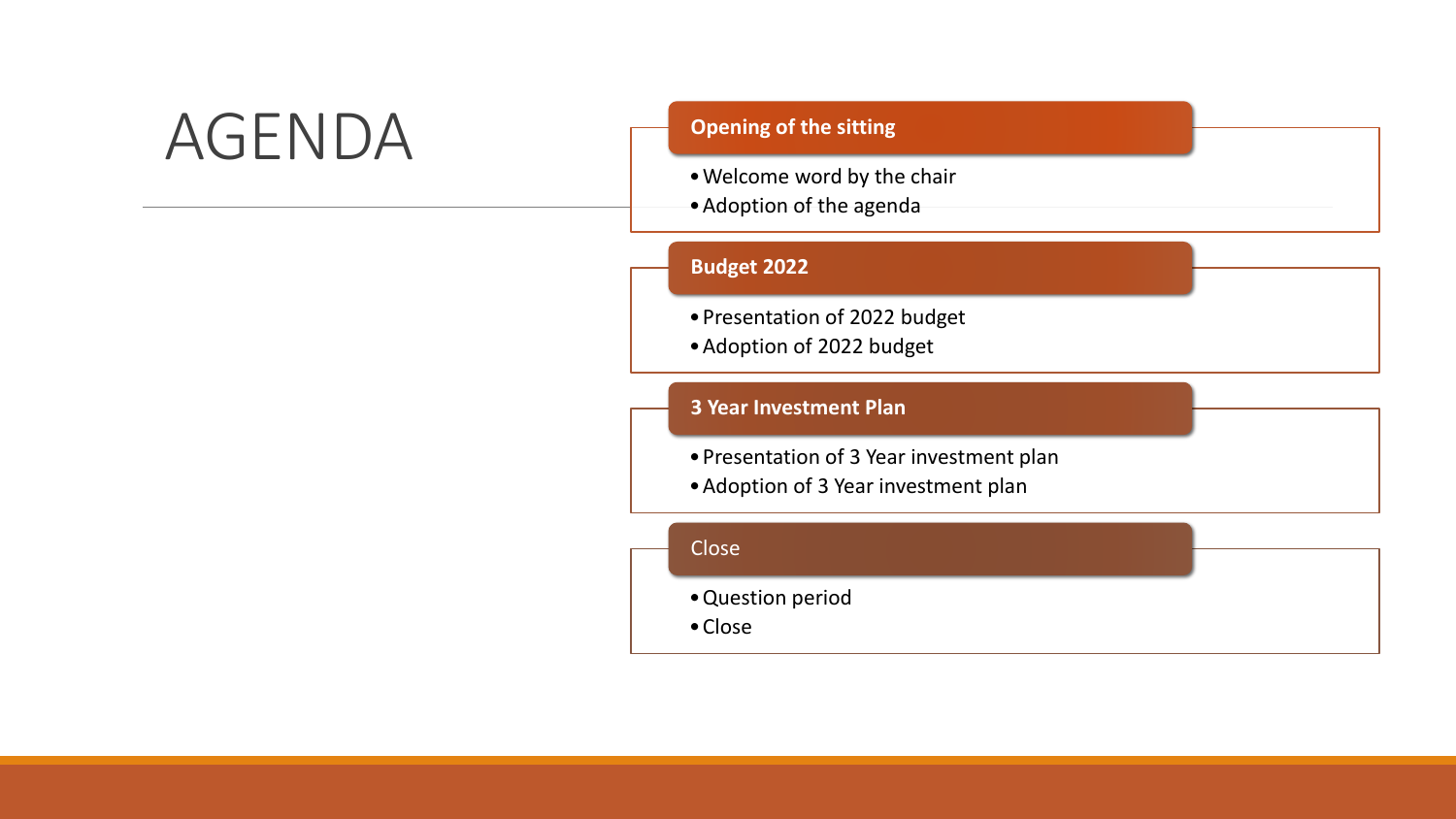### THE PROCESS



ESTABLISH PRIORITIES Discussion by members of council and preparation of draft

PRESENT DRAFT

Presentation of draft, feedback and completion of final document



Presentation of final document and adoption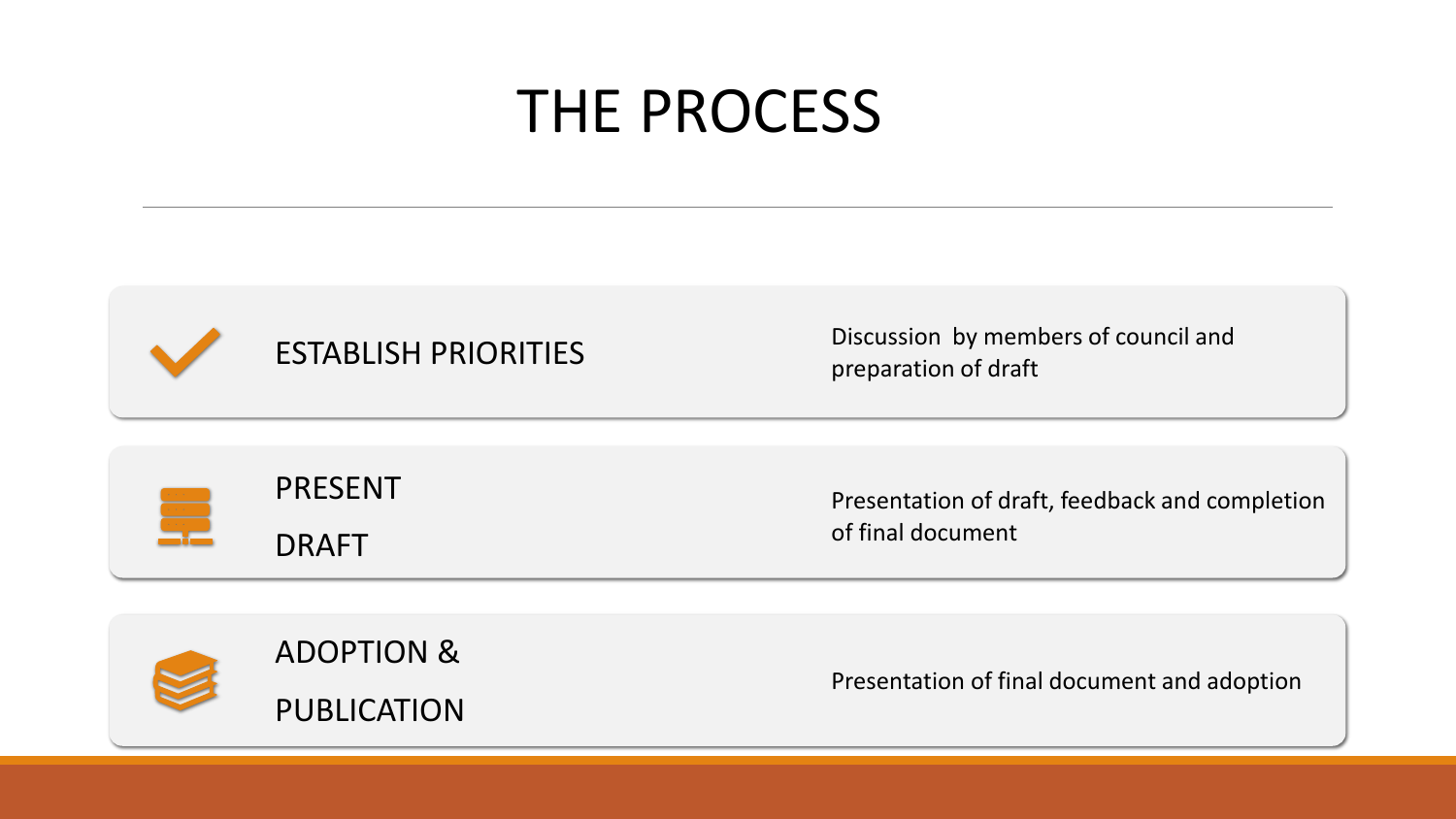### Maintaining a balanced budget

### **Vigilant**

- Effective cost management
- Prioritize investment projects

### **Responsible**

• Adjust tax rates as needed to maintain a balanced budget from year to year

**Resourceful**

• Seek alternative sources of revenue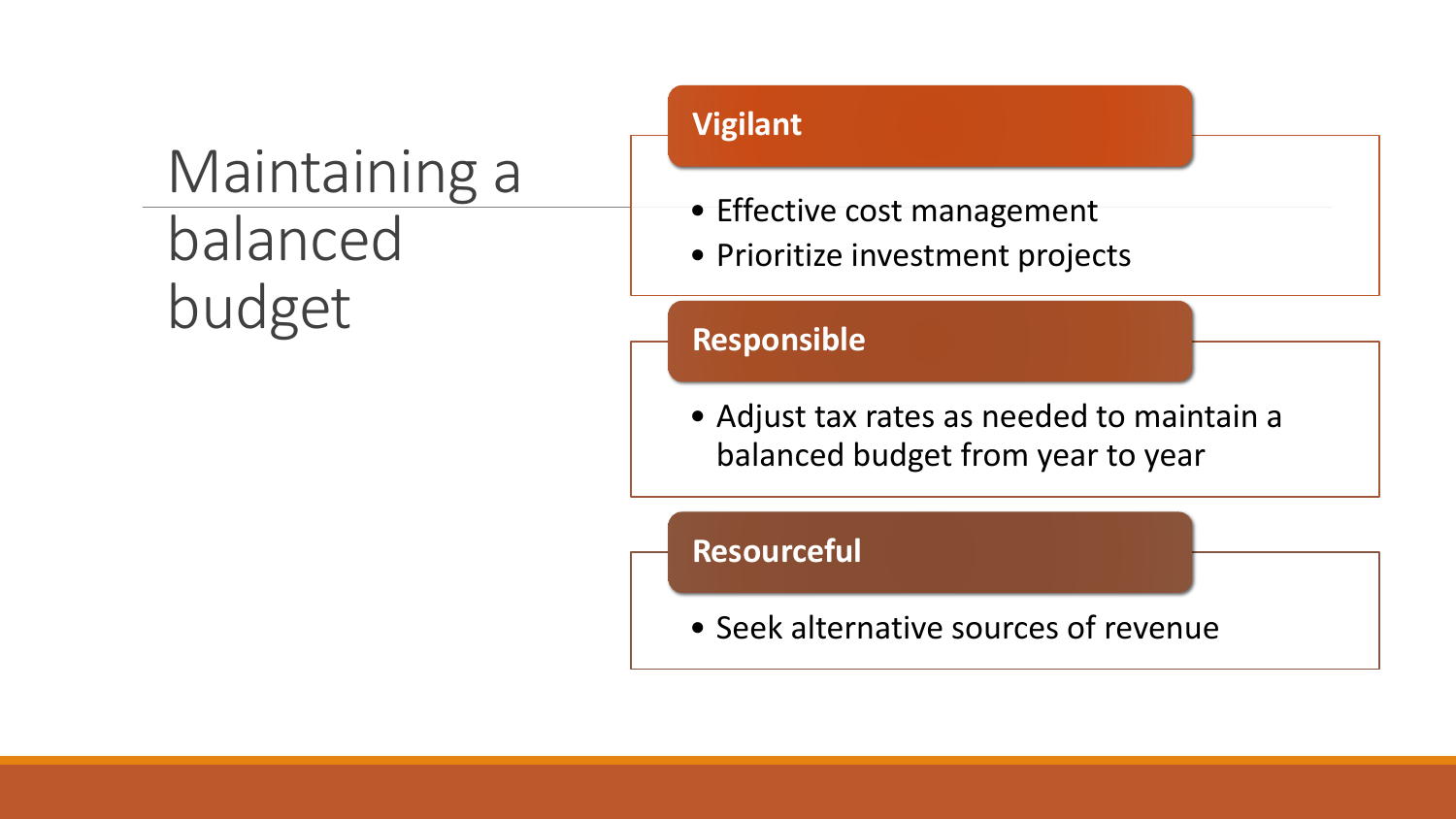### 2022 ORIENTATIONS

### **Municipal Park**

• Seek funding to complete Phase II of the municipal park

### **Roads**

• Complete plans and cost estimate for paving project on Rock Mountain and Wide Road

### **Maintenance**

• Ensure sufficient funds to carry out essential maintenance and repairs to municipal infrastructure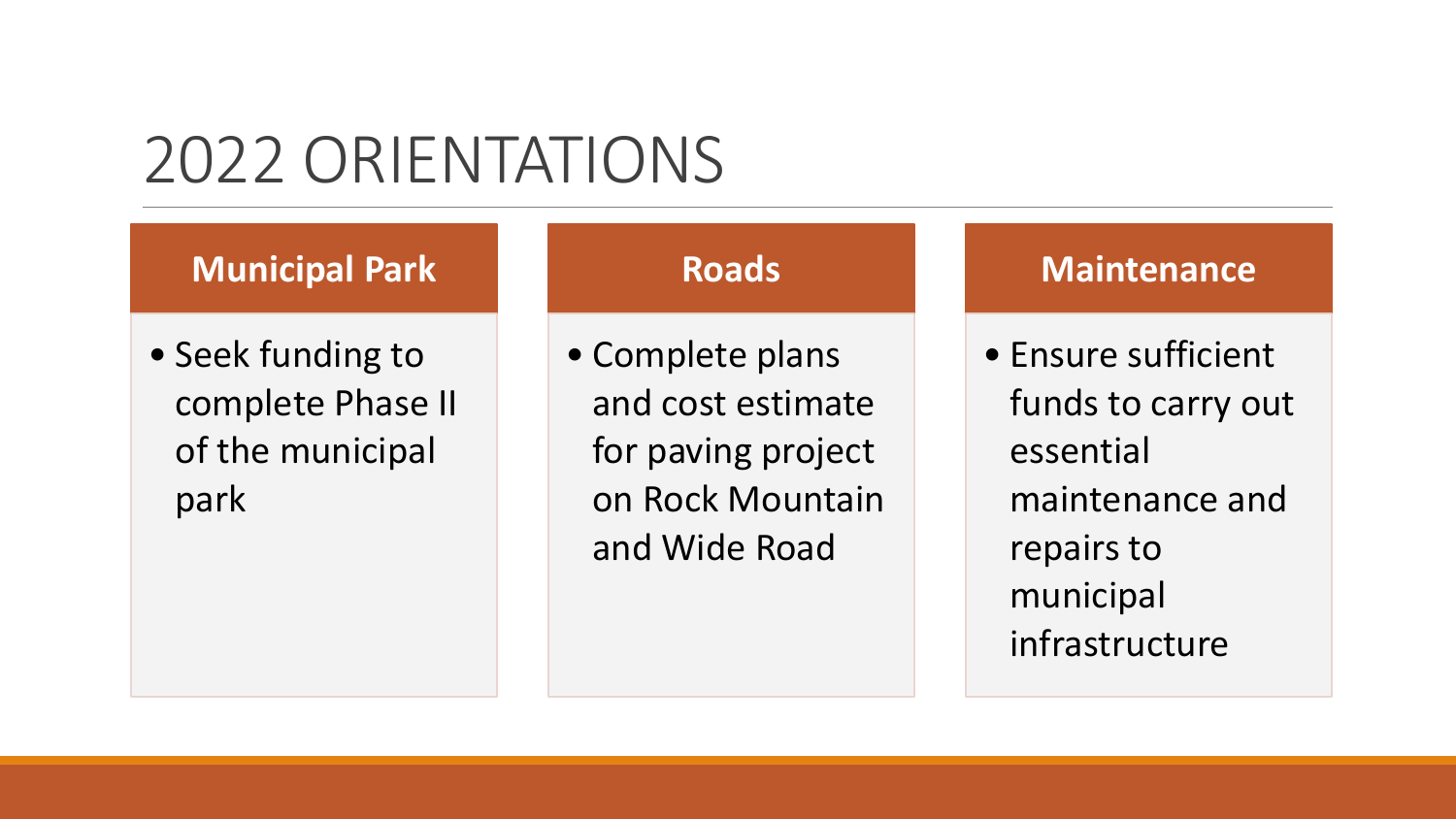### TAXES AND EVALUATION

| <b>TAX RATES</b>                  |      |          |                                                                                                           |  |  |  |  |
|-----------------------------------|------|----------|-----------------------------------------------------------------------------------------------------------|--|--|--|--|
| $\bullet$                         | 2022 | 2021     |                                                                                                           |  |  |  |  |
| • Residential                     | 1.35 | 1.33     |                                                                                                           |  |  |  |  |
| • Non-residential                 | 2.66 | 2.61     |                                                                                                           |  |  |  |  |
| • Industrial                      | 2.94 | 2.89     |                                                                                                           |  |  |  |  |
| An average single-family dwelling |      |          |                                                                                                           |  |  |  |  |
| • Municipal evaluation:           |      | \$96,851 |                                                                                                           |  |  |  |  |
| • Municipal tax bill:             |      | \$1,307  |                                                                                                           |  |  |  |  |
| • Average Increase from 2021      |      | 19<br>S. |                                                                                                           |  |  |  |  |
| Growth                            |      |          |                                                                                                           |  |  |  |  |
|                                   |      |          | • Moderate growth in tax revenue representing \$18,868 in 2022 due mainly to new residential construction |  |  |  |  |

#### Increase

• 0.02% increase in 2022 totaling \$9,779 to compensate for loss of revenue caused by reduction in government transfers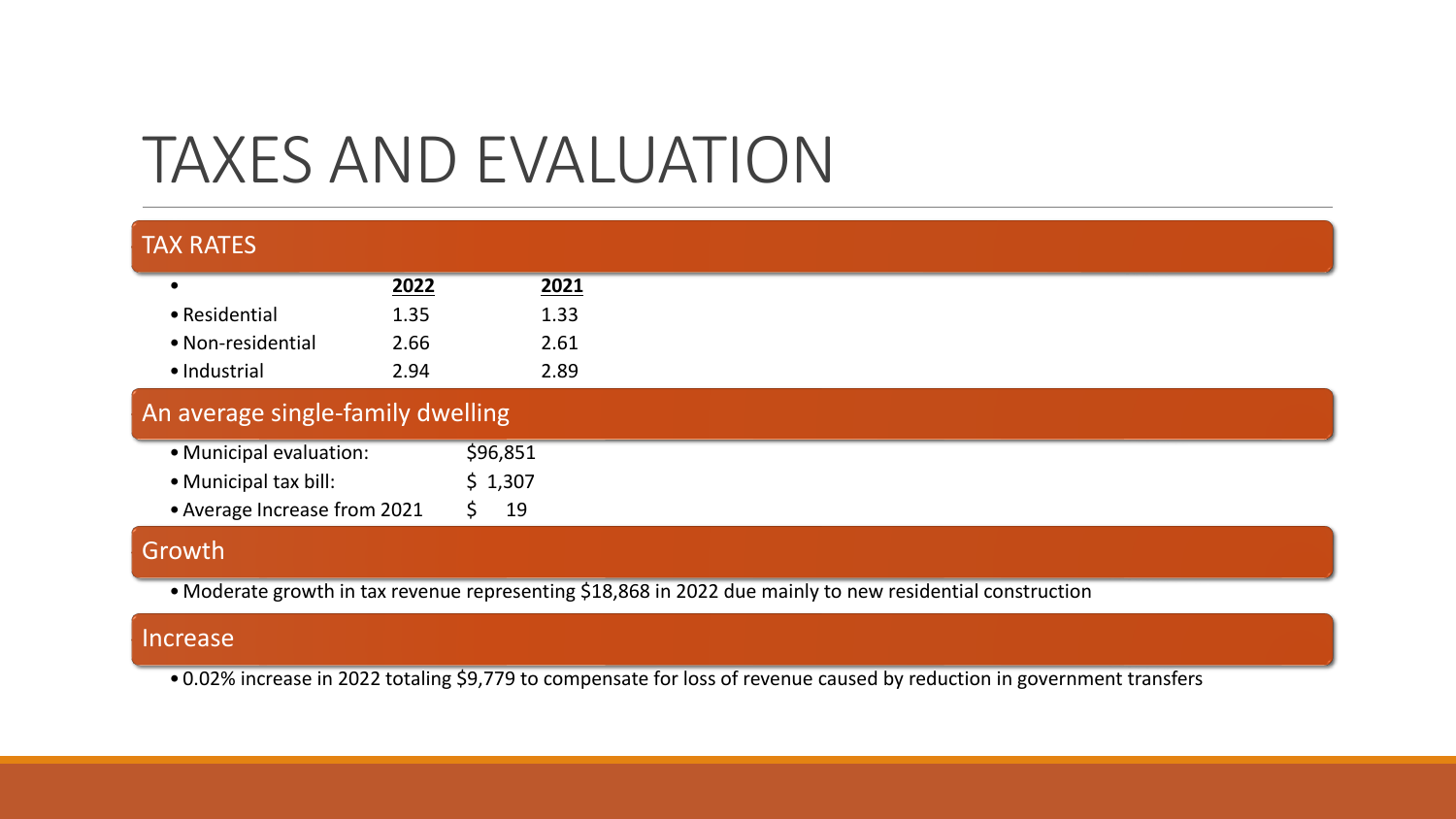### OPERATING EXPENSES

### (increase of 18% compared to 2021)

| Transport              | • Increase in snow removal contract as well<br>as maintenance and repair of local roads |  |  |  |
|------------------------|-----------------------------------------------------------------------------------------|--|--|--|
| Leisure and<br>Culture | • Gymnasium floor needs to be replaced                                                  |  |  |  |
| Administration         | • Additional expenses related to municipal<br>garage, vehicle and human resources       |  |  |  |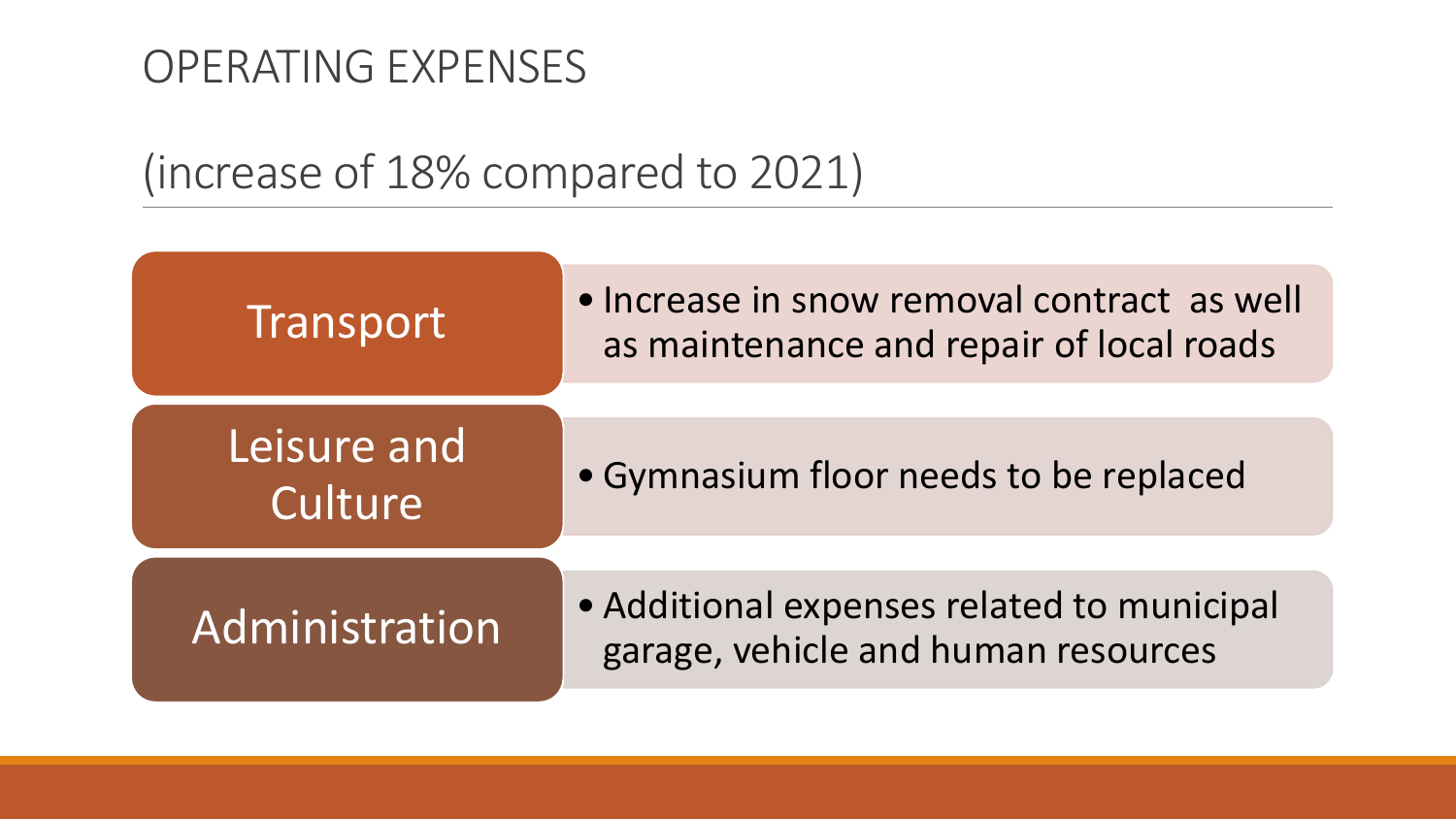### INVESTMENTS

#### MUNICIPAL PARK

• Completion of Phase II of the municipal park

#### ROADS

• Finalize plans and cost estimate for paving project on Rock Mountain and Wide Road

#### Capital spending

• Revenues for capital investments are obtained mainly from grants and loans, therefore capital spending has a minimal impact on the tax rates.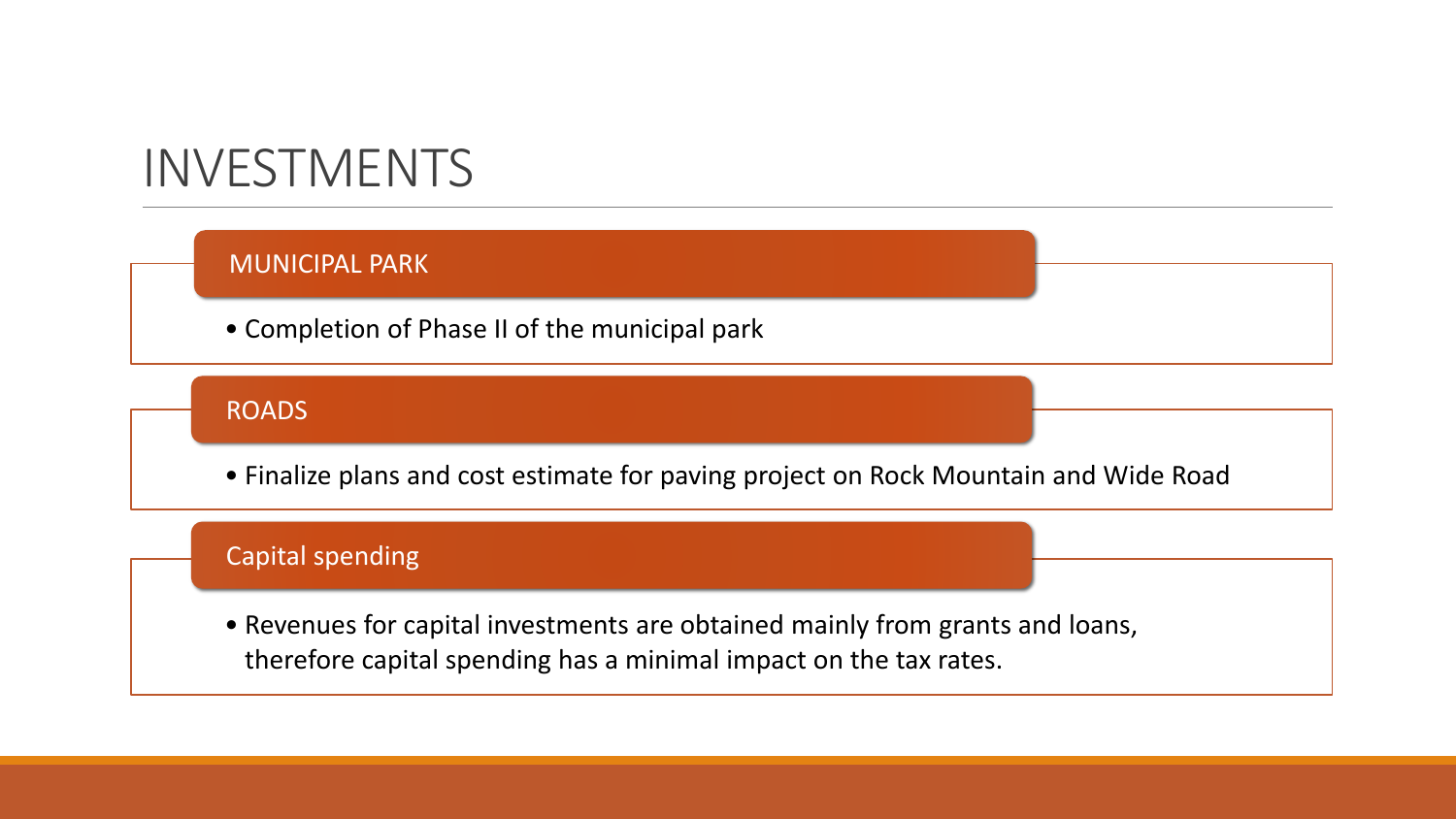### BUDGET **COMPARISON**

| <b>REVENUE - 1,200,000</b>           | 2022                  | 2021              |
|--------------------------------------|-----------------------|-------------------|
| $\bullet$ Taxes                      | \$638,447             | 609,800           |
| •Transfers                           | \$260,640             | 452,303           |
| •In-lieu of taxes                    | \$40,998              | 31,521            |
| •Cost sharing                        | \$20,000              | 30,000            |
| •Services rendered                   | \$50,415              | 42,876            |
| • Affectations                       | \$176,000             | 50,000            |
| •Other                               | \$13,500              | 11,900            |
| EXPENSES (Operations \$983,200) 2022 |                       | 2021              |
| • Administration                     | \$514,149             | 468,341           |
| • Public Security                    | \$29,000              | 38,100            |
| •Development                         |                       |                   |
|                                      |                       |                   |
| • Public Roadways                    | \$9,600<br>\$148,269  | 10,600<br>120,186 |
| • Leisure and Culture                | \$273,960             | 183,366           |
| • Financing                          | \$8,222               | 9,307             |
|                                      |                       |                   |
| EXPENSES (Capital \$216,800)         | 2022                  | 2021              |
| . Reimbursement of long-term debt    | \$31,800<br>\$185,000 | 31,100            |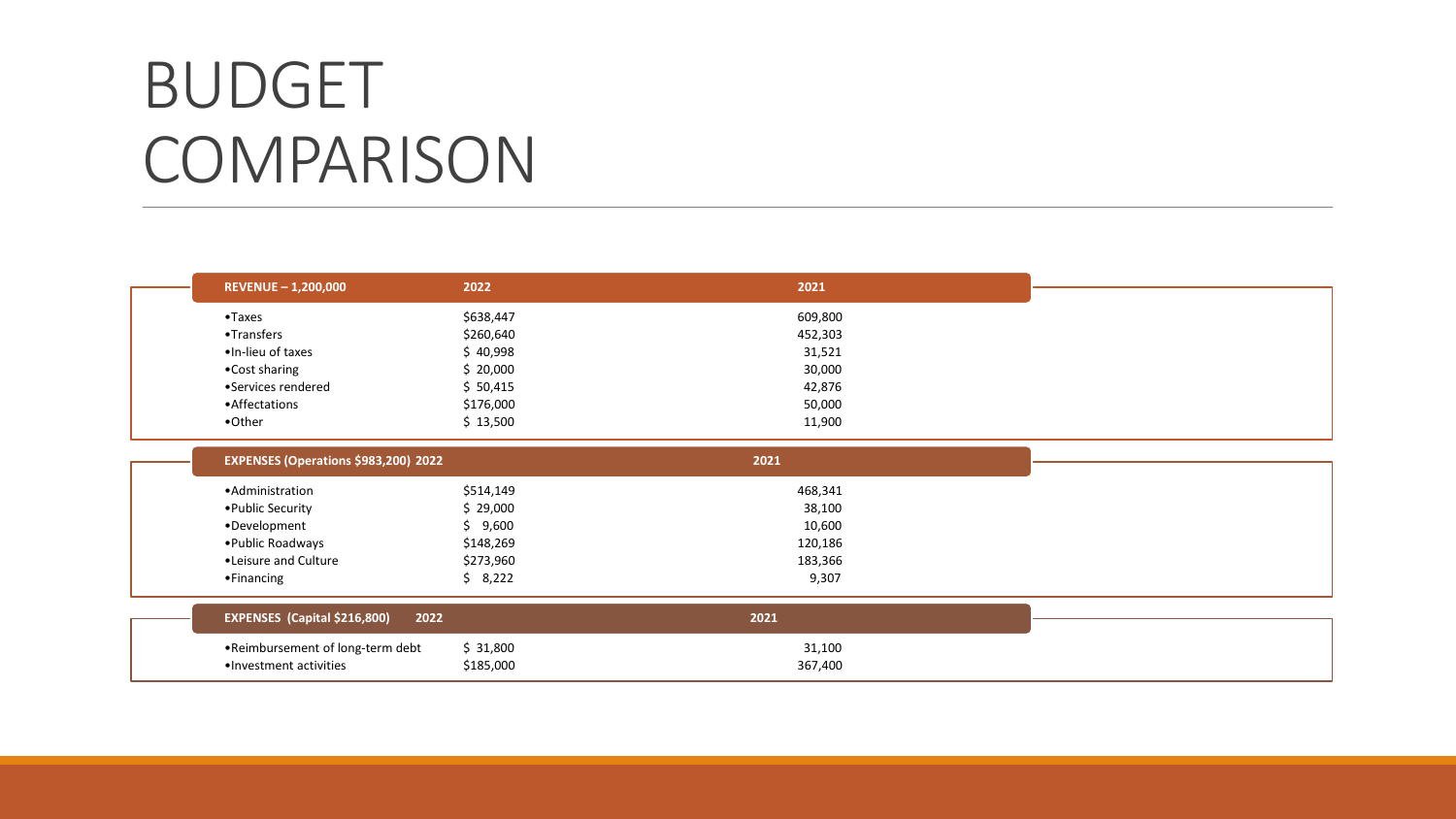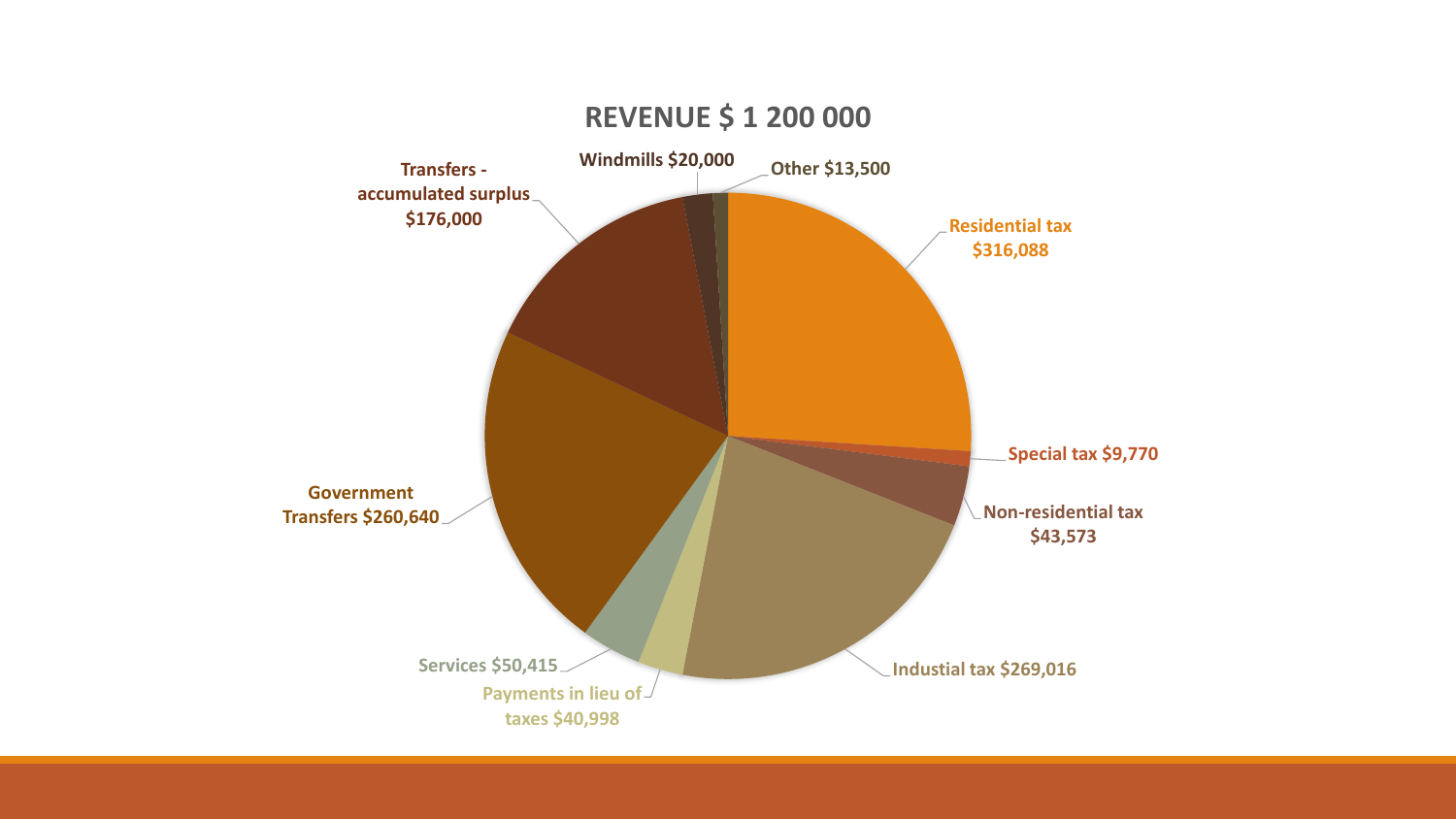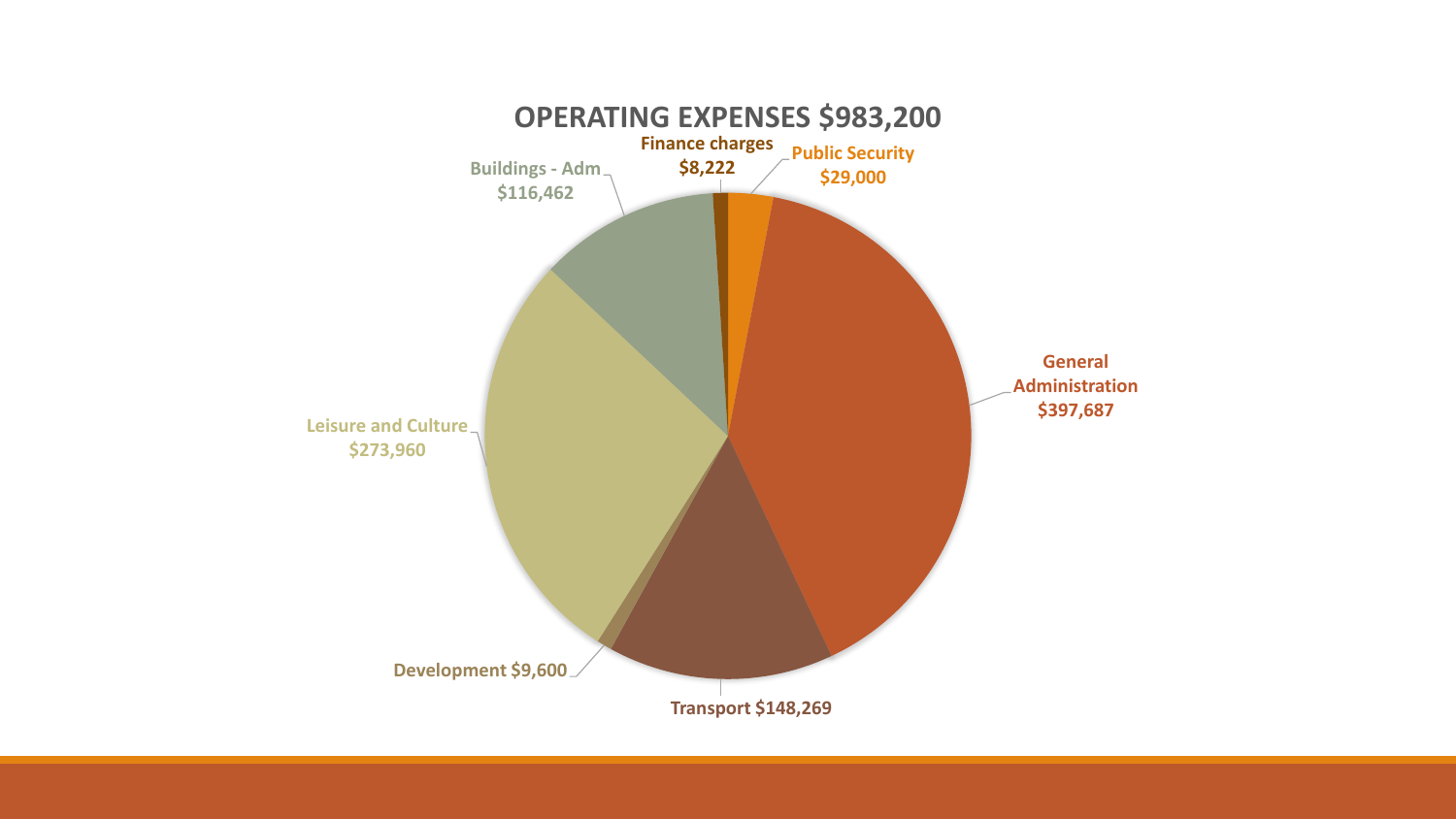### **INVESTMENT EXPENSES \$216,800**

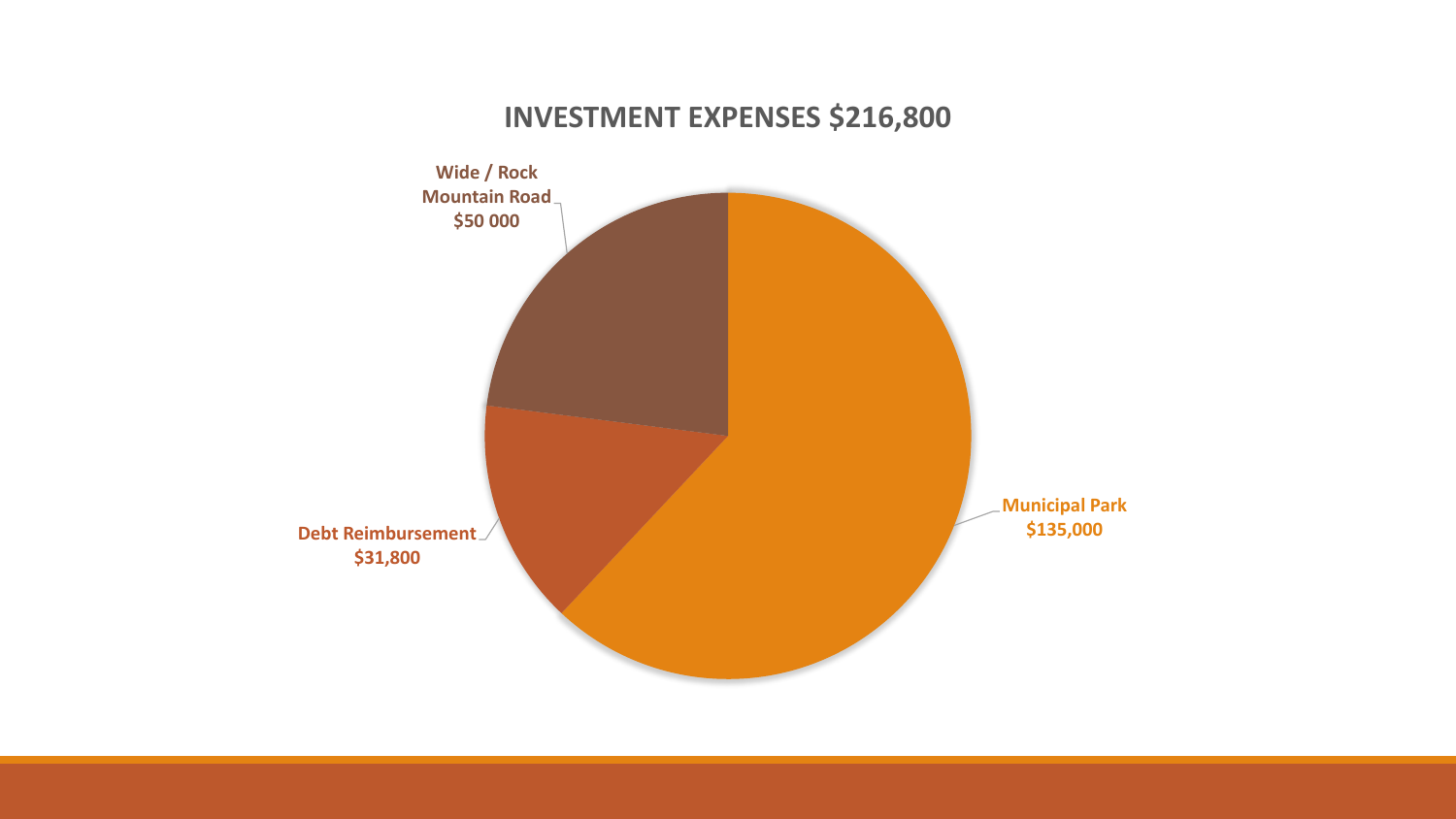|                       |                           |                  | SOURCE OF FINANCING |         |                          |        |         |                          |        |
|-----------------------|---------------------------|------------------|---------------------|---------|--------------------------|--------|---------|--------------------------|--------|
|                       | <b>DESCRIPTION</b>        | <b>NET COSTS</b> | LOAN                | Grants  | General Fund             | OTHER  | 2022    | PAYMENTS/YEAR<br>2023    | 2024   |
|                       |                           |                  |                     |         |                          |        |         |                          |        |
| <b>ROADS</b>          |                           |                  |                     |         |                          |        |         |                          |        |
|                       |                           |                  |                     |         |                          |        |         |                          |        |
| Rock Mountain/Wide    | Plans and estimate        | 50,000           |                     |         |                          | 50,000 | 50,000  | $\overline{\phantom{a}}$ |        |
|                       |                           |                  |                     |         |                          |        |         |                          |        |
|                       |                           |                  |                     |         |                          |        |         |                          |        |
|                       |                           |                  |                     |         |                          |        |         |                          |        |
| <b>PARKS</b>          |                           |                  |                     |         |                          |        |         |                          |        |
|                       |                           |                  |                     |         |                          |        |         |                          |        |
| Grosse Ile North      | phase II of park          | 35,000           |                     | 100,000 |                          | 35,000 |         |                          |        |
|                       |                           |                  |                     |         |                          |        |         |                          |        |
|                       |                           |                  |                     |         |                          |        |         |                          |        |
|                       |                           |                  |                     |         |                          |        | 35,000  |                          |        |
|                       |                           |                  |                     |         |                          |        |         |                          |        |
|                       |                           |                  |                     |         |                          |        |         |                          |        |
| <b>LONG TERM DEBT</b> |                           |                  |                     |         |                          |        |         |                          |        |
| Chemin Wide           | paving project            |                  | 241,900             |         |                          |        | 28,551  | 28,551                   | 28,551 |
| Generator             | purchase and installation |                  | 134,500             |         |                          |        | 9,771   | 9,771                    | 9,771  |
|                       |                           |                  |                     |         |                          |        |         |                          |        |
|                       |                           |                  |                     |         |                          |        |         |                          |        |
|                       |                           |                  |                     |         |                          |        |         |                          |        |
| TOTAL INVESTMENTS     |                           | 85,000           | 376,400             | 100,000 | $\overline{\phantom{a}}$ | 85,000 | 123,322 | 38,322                   | 38,322 |

### 3 YEAR INVESTMENT PLAN AND SCHEDULE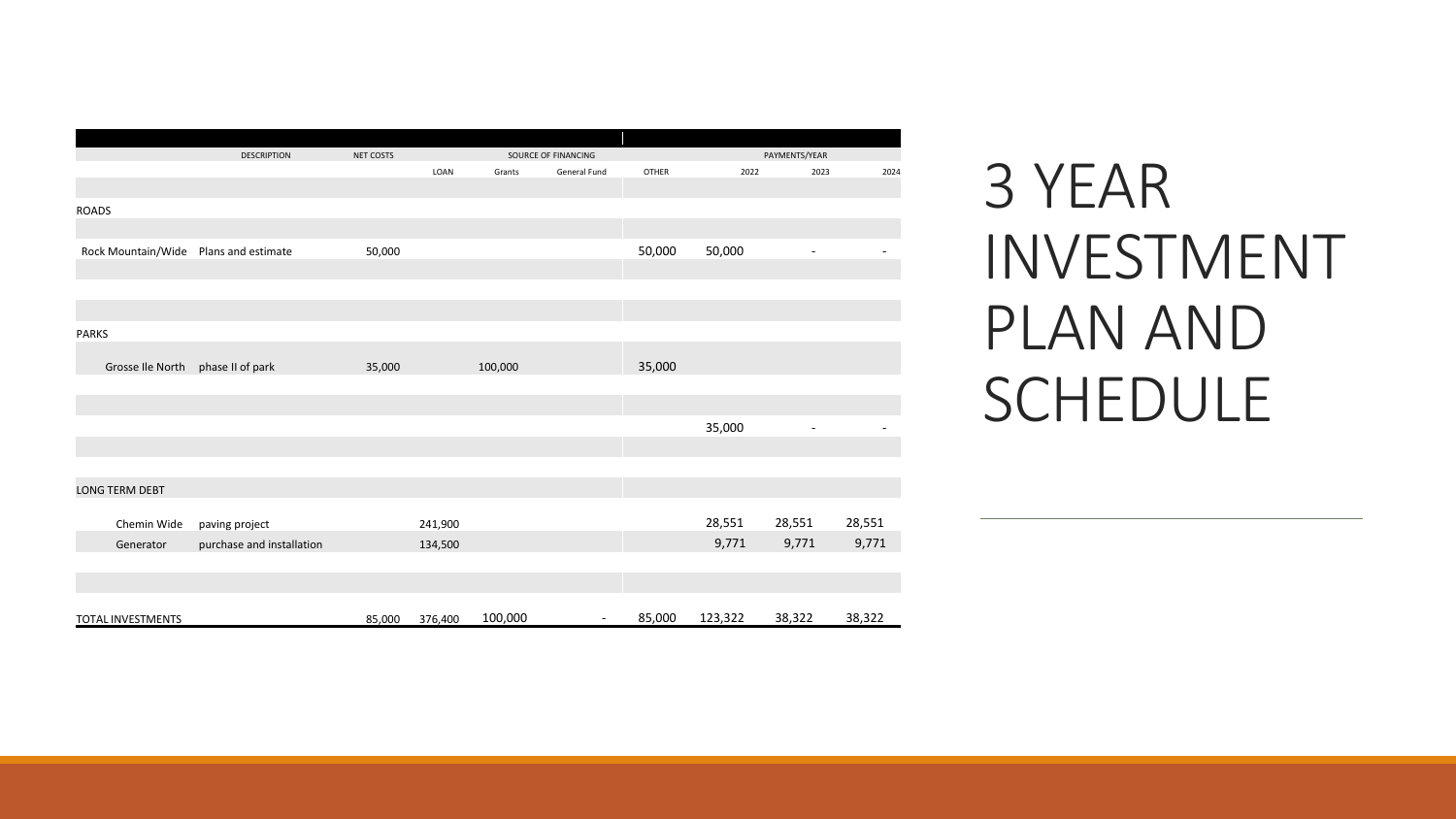## FINAL STEPS

ONCE ADOPTED AT A PUBLIC SITTING OF COUNCIL, THE MUNICIPAL BUDGET MUST BE POSTED ON THE MUNICIPAL WEBSITE AND DISTRIBUTED, FREE OF CHARGE, TO ALL MAILBOXES WITHIN THE TERRITORY OF THE MUNICIPALITY.